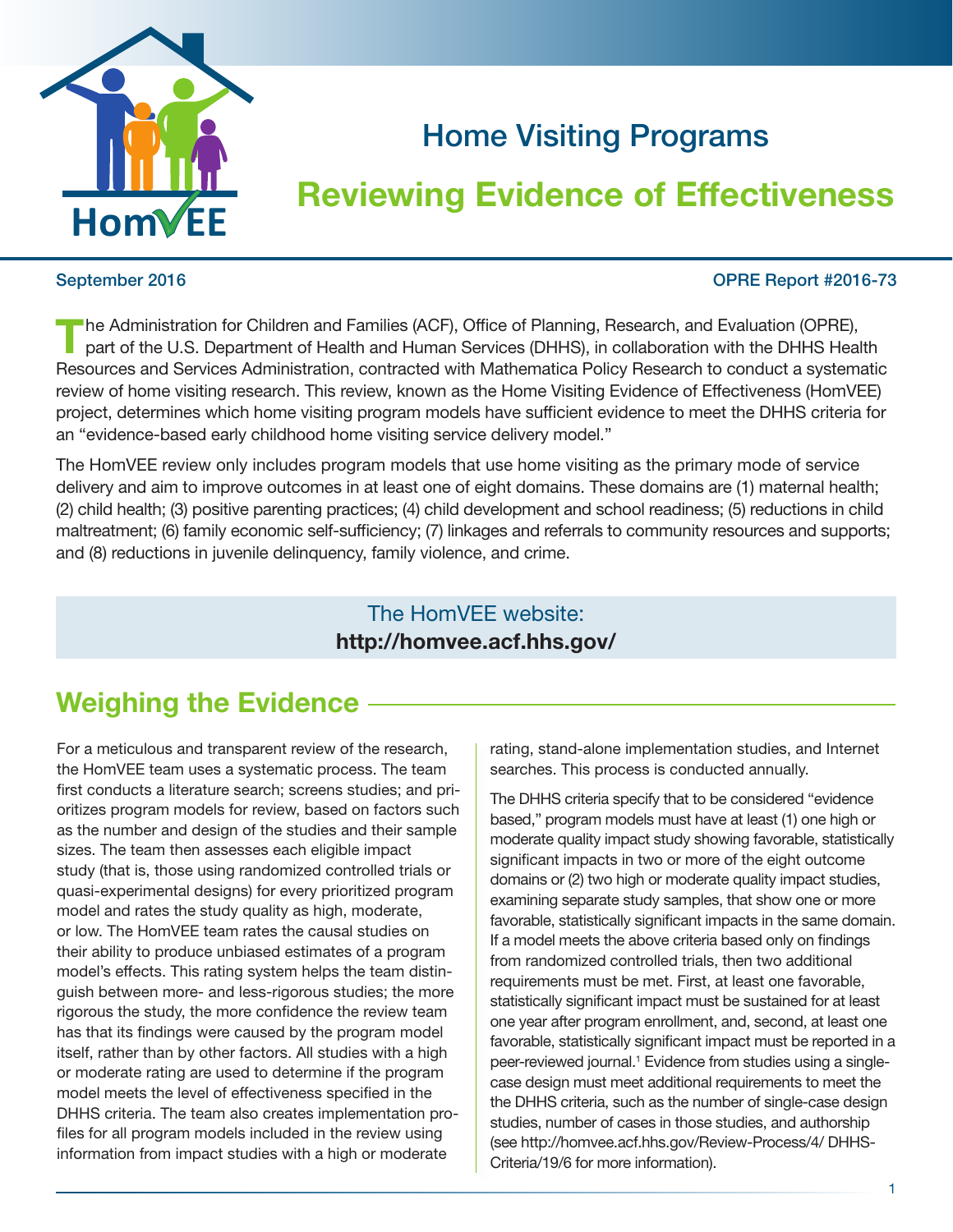## **Summarizing the Results**

As of the 2016 review, HomVEE has reviewed the available evidence on 45 home visiting program models, including impact reviews of 337 studies and implementation reviews of 259 studies.<sup>2</sup> Some studies are included in both reviews because they contain information on both impacts and implementation.

Evidence of effectiveness: Among the 45 program models reviewed, 19 met the DHHS criteria for an evidence-based early childhood home visiting program model (see table).

### 19 Program Models Meet DHHS Criteria

| Program                                                                                                                                                                                                                                                                                                                         | <b>Favorable Impacts</b><br>on Primary Out-<br>come Measures | <b>Favorable Impacts</b><br>on Secondary Out-<br><b>come Measures</b> | Sustained<br>Impacts? | <b>Replicated?</b> | <b>Review Last</b><br><b>Updated</b> |
|---------------------------------------------------------------------------------------------------------------------------------------------------------------------------------------------------------------------------------------------------------------------------------------------------------------------------------|--------------------------------------------------------------|-----------------------------------------------------------------------|-----------------------|--------------------|--------------------------------------|
| <b>Child First</b>                                                                                                                                                                                                                                                                                                              | Yes                                                          | Yes                                                                   | Yes                   | No.                | <b>July 2011</b>                     |
| Early Head Start-Home Visiting                                                                                                                                                                                                                                                                                                  | Yes                                                          | Yes                                                                   | Yes                   | No                 | <b>July 2016</b>                     |
| Early Intervention Program for<br><b>Adolescent Mothers</b>                                                                                                                                                                                                                                                                     | Yes                                                          | Yes                                                                   | Yes                   | No.                | <b>July 2011</b>                     |
| Early Start (New Zealand)                                                                                                                                                                                                                                                                                                       | Yes                                                          | Yes                                                                   | Yes                   | No                 | <b>July 2014</b>                     |
| Family Check-Up®                                                                                                                                                                                                                                                                                                                | Yes                                                          | Yes                                                                   | Yes                   | Yes                | <b>July 2011</b>                     |
| <b>Family Connects</b>                                                                                                                                                                                                                                                                                                          | Yes                                                          | Yes                                                                   | Yes                   | No                 | October 2014                         |
| Family Spirit®                                                                                                                                                                                                                                                                                                                  | Yes                                                          | Yes                                                                   | Yes                   | Yes                | May 2016                             |
| <b>Health Access Nurturing</b><br><b>Development Services</b>                                                                                                                                                                                                                                                                   | Yes                                                          | No                                                                    | Yes                   | Yes                | <b>July 2015</b>                     |
| <b>Healthy Beginnings</b>                                                                                                                                                                                                                                                                                                       | Yes                                                          | Yes                                                                   | Yes                   | No.                | June 2015                            |
| <b>Healthy Families America</b>                                                                                                                                                                                                                                                                                                 | Yes                                                          | Yes                                                                   | Yes                   | Yes                | <b>July 2016</b>                     |
| Healthy Steps (National Evaluation<br>1996 protocol)<br>These results focus on Healthy<br>Steps as implemented in the 1996<br>evaluation. HHS has determined<br>that home visiting is not the<br>primary service delivery strategy<br>and the model does not meet<br>current requirements for MIECHV<br>program implementation. | Yes                                                          | Yes                                                                   | Yes                   | <b>No</b>          | <b>July 2011</b>                     |
| Home Instruction for Parents<br>of Preschool Youngsters®                                                                                                                                                                                                                                                                        | Yes                                                          | Yes                                                                   | Yes                   | Yes                | May 2013                             |
| Maternal Early Childhood Sustained<br>Home Visiting Program                                                                                                                                                                                                                                                                     | Yes                                                          | Yes                                                                   | Yes                   | No.                | May 2013                             |
| Minding the Baby®                                                                                                                                                                                                                                                                                                               | Yes                                                          | <b>No</b>                                                             | Yes                   | No                 | November 2014                        |
| Nurse Family Partnership®                                                                                                                                                                                                                                                                                                       | Yes                                                          | Yes                                                                   | Yes                   | Yes                | May 2016                             |
| Oklahoma's Community-Based<br>Family Resource and Support<br>Program<br>Implementation support is not<br>currently available for the model<br>as reviewed.                                                                                                                                                                      | Yes                                                          | Yes                                                                   | Yes                   | No                 | October 2012                         |
| Parents as Teachers®                                                                                                                                                                                                                                                                                                            | Yes                                                          | No                                                                    | Yes                   | Yes                | <b>July 2013</b>                     |
| Play and Learning Strategies<br>(Infant)                                                                                                                                                                                                                                                                                        | Yes                                                          | No                                                                    | Yes                   | No                 | October 2012                         |
| SafeCare Augmented                                                                                                                                                                                                                                                                                                              | Yes                                                          | No                                                                    | Yes                   | No                 | August 2013                          |

Note: The table only shows the results from studies with a high or moderate rating.